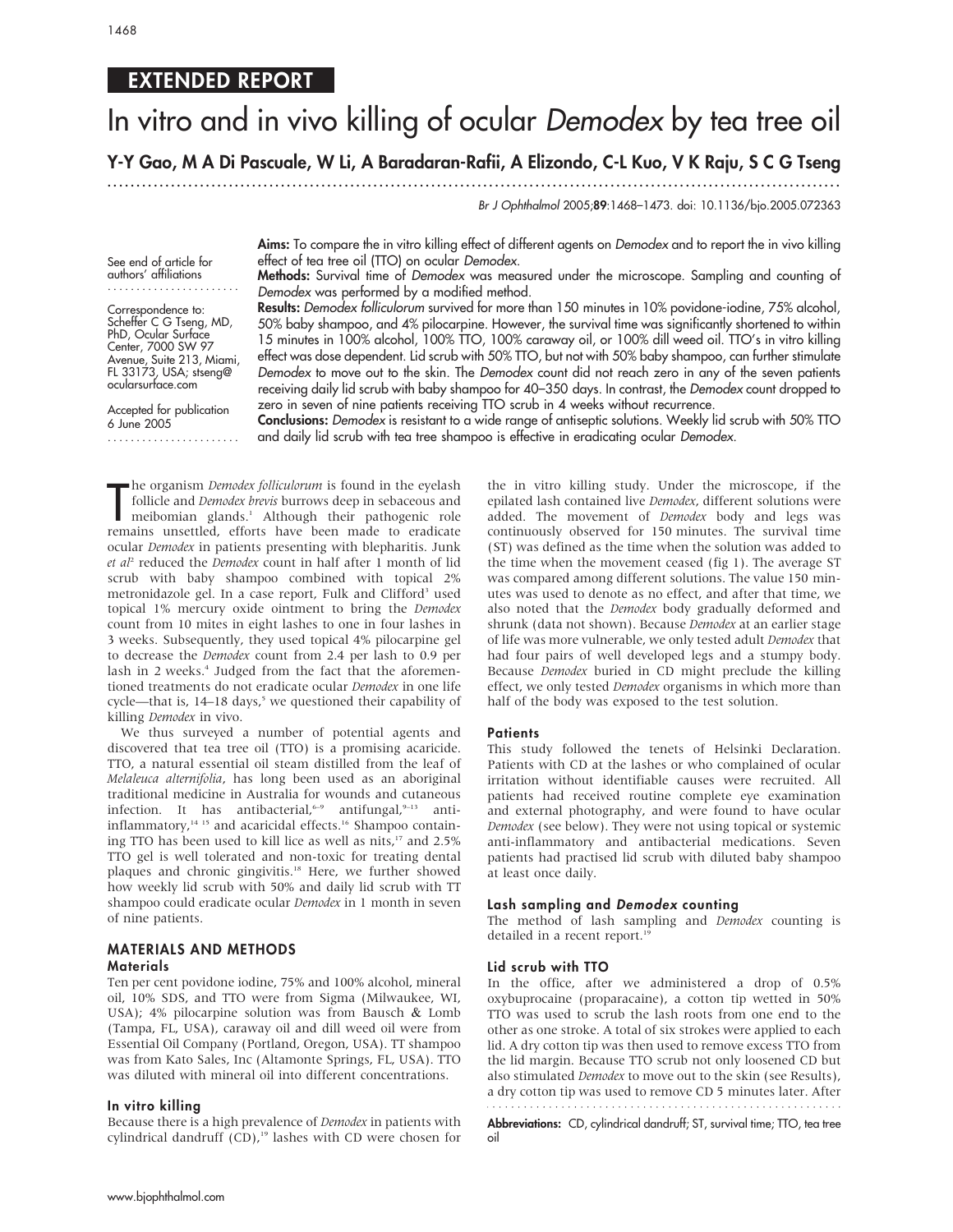

Figure 1 In vitro live and dead status of Demodex. The same Demodex was photographed before (A, C, and E) and 5 minutes later (B, D, and F). The Demodex was judged to be ''live'' by vivid movement of the body (A, B) or legs (C, D). In contrast, the Demodex was judged to be ''dead'' by the lack of movement (E, F). Furthermore, all eight legs of the dead mite were stretched apart (E, F) distinctively different from the live one (C, D).

another 5 minutes, the second lid scrub with TTO was applied in the same manner. Following 10 minutes of rest, the third TTO lid scrub was applied. If there was any irritation, the eye was rinsed with non-preserved saline. This office scrub was repeated weekly until the Demodex count reached 0 for two consecutive visits.

## Home lid scrub and other instructions

At home, the patient was asked to mix 0.5 ml of TT shampoo with tap water in both middle fingers. With eyes closed, the lids were massaged with a medium pressure for 3–5 minutes. The skin was then rinsed with clean water and dried with a towel. Such home lid scrub was practised twice daily for 1 month and then once daily thereafter. In addition, the patient was also instructed to discard used facial make-up, and wash the hair, the face, nostrils, the external ear and the neck with TT shampoo daily. The bedding and pillow cases were washed with hot water and dried in a heated dryer immediately after the first office scrub, and once a week thereafter. If the spouse also complained of similar eye irritation, the same home lid scrub was also practised.

## Statistical analysis

The data were reported as means (SD). and analysed by MicroSoft Excel (MicroSoft, Redmont WA, USA). The data between groups were evaluated by two tailed  $t$  test where p<0.05 was considered statistically significant.

## RESULTS

## In vitro killing effect

We first surveyed the effect of a number of agents listed in table 1 on *D folliculorum*, and noted that 50% baby shampoo, 100% mineral oil, 75% alcohol, 10% povidone-iodine, or 4% pilocarpine could not kill Demodex in 150 minutes. In contrast, 100% alcohol killed them in 3.9 (SD 1.2) minutes. Because Demodex is frequently trapped in the CD, which consists of cellular debris made of lipids and keratins,<sup>1</sup> we also examined whether a pretreatment with such a detergent as 10% SDS or 50% baby shampoo might promote the killing effect of other agents. The results showed that none of these pretreatments for 30 minutes could facilitate the killing by subsequent application of either 10% povidone-iodine or 75% alcohol. In contrast, 100% of TTO, caraway oil or dill weed oil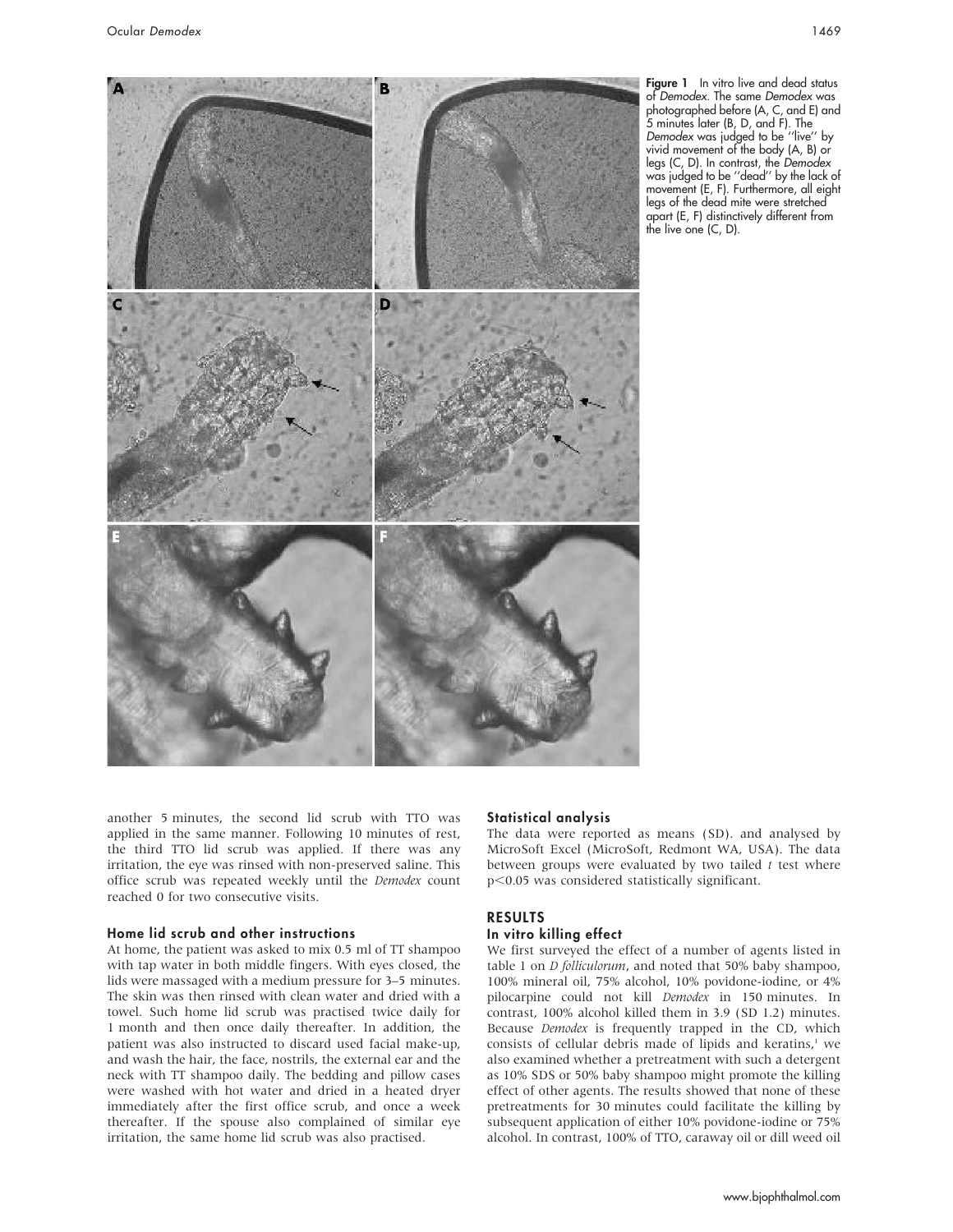| Solution     | 50% BS   | 10% PI  | 75% Alc        | <b>MO</b> | 4%Pilo   | Mix 1    | Mix <sub>2</sub> | Mix <sub>3</sub> |
|--------------|----------|---------|----------------|-----------|----------|----------|------------------|------------------|
| ST (minutes) | 150      | 150     | 150            | 1.50      | 150      | 150      | 1.50             | 150              |
| DN           |          |         | 8              |           |          |          |                  | 6                |
| Solution     | 100% Alc | 10% TTO | <b>25% TTO</b> | 50% TTO   | 100% TTO | 100% CWO | 100% DWO         |                  |
| ST (minutes) | 3.9(1.2) | 150     | 34.7(4.3)      | 14.8(9.5) | 3.7(0.8) | 4.4(2.3) | 14.0(8.3)        |                  |
| DN           |          |         |                |           | 21       | 16       |                  |                  |

killed these mites in 3.7 (0.8), 4.4 (2.3), and 14.0 (8.3) minutes, respectively. Furthermore, the killing effect of TTO was dose dependent—that is, being 14.8 (9.5), 34.7 (4.3), and 150 minutes for 50%, 25%, and 10% of TTO, respectively ( $p$ <0.01); 50% TTO and 10% TTO also exerted a similar killing of D brevis (not shown).

In vivo killing by lid scrub with diluted baby shampoo

In seven patients who had been practising daily home lid scrub with diluted baby shampoo for more than 1 month, we found out that the *Demodex* counts did not reached zero (fig 2). Cases 3, 4, and 5 maintained a constant number of Demodex after 40–350 days of lid hygiene. Cases 1 and 7 actually showed an increase of Demodex after 110–350 days. Only cases 2 and 6 showed a decrease of Demodex after 64 and 125 days of lid hygiene, respectively, but never reached zero.

### In vivo killing by lid scrub with TTO

We recently confirmed that lashes with CD are pathognomonic for ocular *Demodex*.<sup>19</sup> It is thus important to get rid of CD, which harbours Demodex. In a patient presenting with symmetrical signs of CD in both eyelids, lid scrub with 50% TTO in the right eye and with 50% baby shampoo in the left eye for 5 minutes equally cleaned off CD (fig 3A and B). However, Demodex was found on the skin surface adjacent to the lashes (fig 3C, arrows), and a Demodex tail was seen protruding from the lash root (fig 3C, arrowheads) in the TTO treated eye, but not in the baby shampoo treated eye (fig 3D). Furthermore, the skin in the eye receiving TTO was redder



Figure 2 Demodex counts in patients receiving lid scrub by diluted baby shampoo. In these seven patients, their serial Demodex counts did not drop to zero despite daily lid scrub with diluted baby shampoo when practised for more than 1 month. Cases 3, 4, and 5 maintained a constant Demodex count around 7–10 after 40–350 days of lid scrub. Cases 1 and 7 had an increase of Demodex count after 110 and 350 days of lid scrub. Cases 2 and 6 showed a decrease of Demodex count after 64 and 125 days of lid hygiene, respectively, but did not reach zero.

than that receiving baby shampoo. These findings suggested that lid scrub with TTO did not merely mechanically remove CD from the lash root, but might attract mites to move out to the skin.

To examine this possibility, we epilated lashes with diffuse CD (fig 4A) and found that D folliculorum clustered around the lash follicle (fig 4D). After office lid scrub with 50% TTO, the lashes were free of CD (fig 4B). Interestingly, tails were protruding from the lash root (fig 4B, arrow). When these lashes were epilated, *D folliculorum* was found on the lash trunk close to the skin surface—that is, away from the lash follicle (fig 4E). When such lash was rotated by a forceps before epilation, we noted several mites migrating along the lash trunk (fig 4F and 4G). If no home lid scrub was subsequently practised, CD returned in 1 week (fig 4C). If the lashes were scrubbed with baby shampoo, simple mechanical rotation did not stimulate *Demodex* to move out (not shown). These results indicated that lid scrub with 50% TTO, but not baby shampoo, indeed stimulated Demodex to migrate from CD embedded inside the skin.

Because lid scrub with 50% TTO did not kill mites buried deep in the skin, and because if no lid scrub was carried out at home, CD quickly returned in 1 week, we advocated that weekly office lid scrub with 50% TTO be followed by daily home lid scrub with TT shampoo in nine patients (fig 5). The results showed that the Demodex count dropped to zero in 3 weeks in five patients and in 4 weeks in another two patients without any recurrence 1 month later. These seven patients were younger (59.86 (8.7) year old), and had a mean count of 7.9 (4.1) before treatment. In the remaining two patients, cases 1 and 2, the count did not reach zero, and showed a rebound 35 days and 14 days after treatment, respectively. These cases were 68 and 81 years old, and had a higher count of 26 and 16, respectively, before treatment. The rebound count was less than the previous one, and the interval between rebounds was 2–3 weeks.

### **DISCUSSION**

Applying our recently modified sampling method, we detected *Demodex* in 100% ( $n = 32$ ) of patients presenting CD at eye lashes, and in 22% ( $n = 23$ ) of those with clean lashes.<sup>19</sup> In a randomly selected general population ( $n = 206$ ), the incidence of Demodex on lids and the nose is 4% in those younger than 19 years old, 30% in those between 20 and 80 years old, and 47% in those older than 80 years old.<sup>20</sup> However, no research has convincingly demonstrated whether a minimal number of mites sampled must be present in order to produce symptoms.

Consistent with our earlier report, $19$  we noted that the Demodex count in all seven patients receiving daily lid hygiene with baby shampoo never reached zero in a period between 40 and 350 days—that is, beyond one life cycle (fig 2). These results, together with those published earlier,<sup>24</sup> strongly imply that the conventional treatment cannot eradicate Demodex, a notion also supported by the finding that 50% baby shampoo did not kill Demodex in vitro (table 1). It should also be noted that 75% alcohol and 10% povidone-iodine,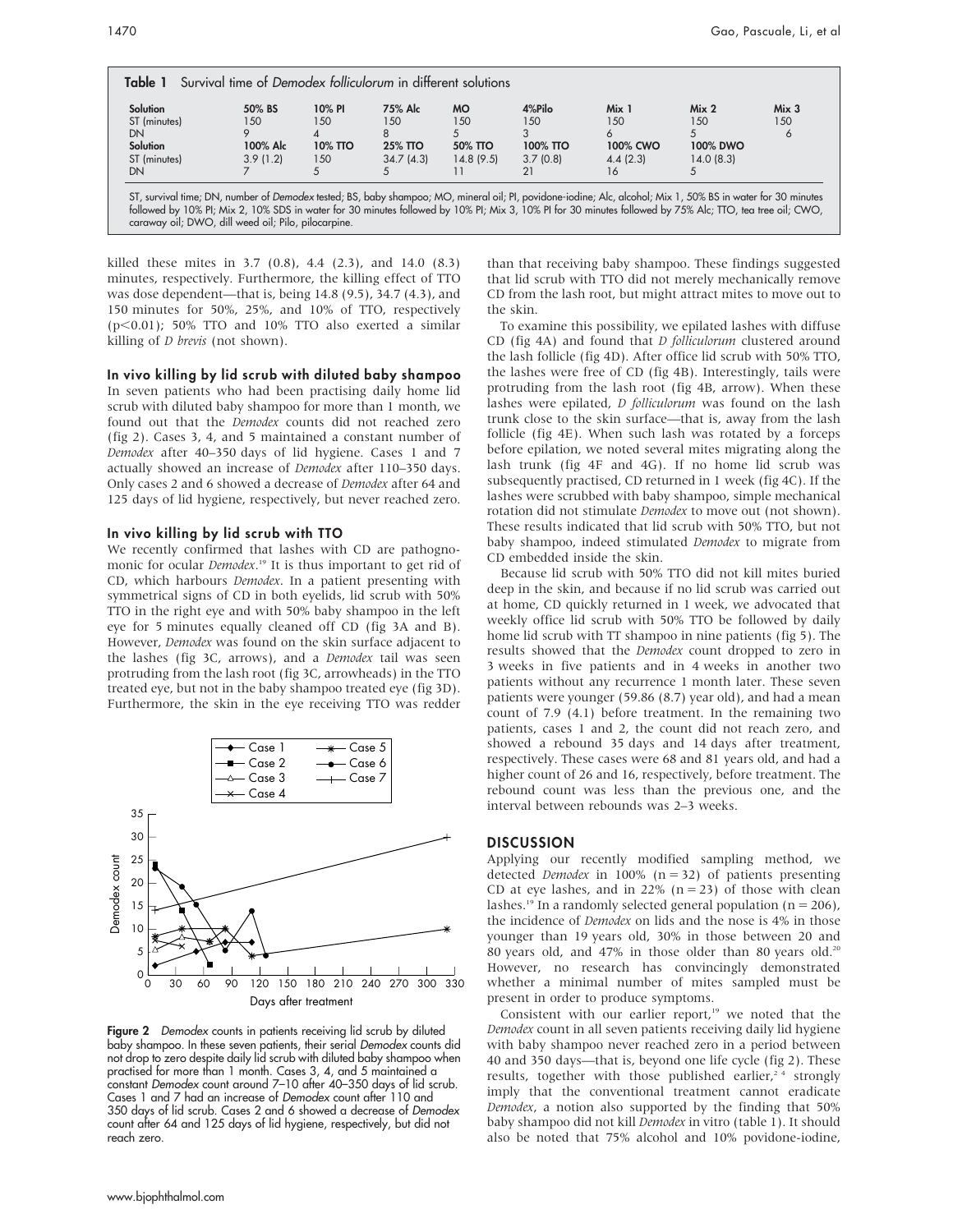

Figure 3 Different results of lid scrub by TTO and baby shampoo. In a patient presenting with symmetrical signs of CD in both eyelids, lid scrub was performed in the office by 50% TTO in the right eye (A) and by 50% baby shampoo in the left eye (B). In either eye, CD was clean after scrub (C, D), however, Demodex could be found on the lid margin adjacent to the lashes (C, arrows), and a Demodex tail could be visualised protruding from the lash root (C, arrowheads) after TTO scrub. These findings were not detected in the eye after baby shampoo scrub although the skin surface was less red (D).

agents known to kill most microbes, could not kill Demodex in vitro (table 1). Because previous incubation with 50% baby shampoo or 10% SDS, detergents dissolving oil, before 10% povidone-iodine still could not kill Demodex (table 1), we suspect that Demodex is resistant to povidone-iodine. Although 4% pilocarpine gel was used to treat Demodex,<sup>4</sup> it did not kill Demodex in 150 minutes (table 1).

Norn<sup>21</sup> tested 45 different agents and found only a few could kill Demodex within several minutes—absolute alcohol, ether, xylol, benzene, Danish (sulfur-containing) ointment, dill weed oil, and caraway oil. We also noted that 100% alcohol killed Demodex in 3.9 (1.2) minutes. Furthermore, 100% of dill weed oil and caraway oil—that is, essential oils, also killed Demodex in 14 (8.3) and 4.4 (2.3) minutes, respectively (table 1). Unfortunately, these agents are not amenable for clinical use because of their intrinsic toxicity (irritation) to the eye.

We were encouraged by TTO's killing effect, which resembled that of caraway oil and exhibited a clear dose dependent relation (table 1). Although the killing effect of TTO on lice is thought to be mediated by anti-cholinesterase activity, $22$  it cannot explain its killing effect on nits. TTO might cause contact dermatitis and allergy,<sup>23 24</sup> but the dermal LD50 exceeds 5 g/kg in rabbits, and undiluted TTO does not produce phototoxic effects on the skin of hairless mice.<sup>25</sup> TTO patch test does not cause adverse reactions.<sup>26</sup> These results encouraged us to use TTO to treat ocular Demodex. TT shampoo is commercially available for treating head lice without an adverse effect.

Although both effectively cleaned CD, TTO, but not baby shampoo, stimulated *Demodex* to migrate from the CD buried inside the skin (figs 3 and 4). However, if daily lid scrub were not followed, CD returned in 1 week (fig 4). Because mechanical agitation to the lash following TTO scrub was sufficient to stimulate Demodex to migrate out to the skin, we advocate daily lid scrub following each office lid scrub with TTO. Because neither 50% baby shampoo nor TT shampoo, of which the concentration of TTO is less than 10%, could kill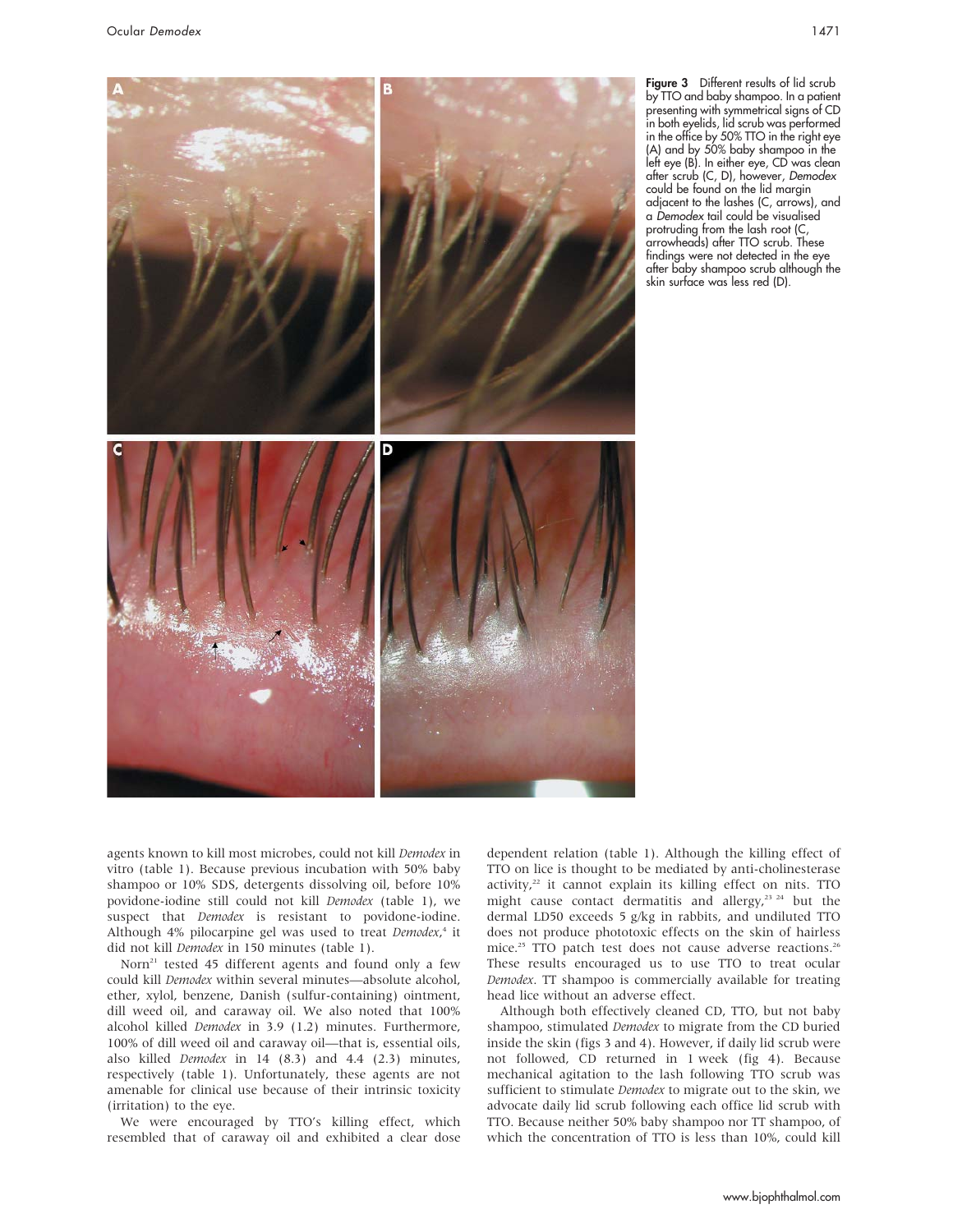Figure 4 Migration of Demodex by lid scrub with TTO. In this eye with diffuse CD found in the lashes before treatment (A), the lash to be epilated (marked by arrow) showed a fragment of CD attached to the lash and abundant Demodex embedded close to the lash follicle (D). After office lid scrub with 50% TTO, the lashes became clean, and totally free of CD, but tails of Demodex were protruding from the lash roots (B, arrow). Three minutes after lid scrub, free Demodex were found on the trunk close to the skin surface—that is, away from the lash follicle in the epilated lash (E). Rotating these lashes (shown in B) before epilation allowed us to detect a group of Demodex migrating along the lash trunk (F and G). If no lid scrub was carried out at home for 1 week, CD returned to the lashes 1 week later (C).





Figure 5 Demodex counts in patients receiving lid scrub with TTO. In these nine patients who received weekly TTO lid scrub plus daily lid scrub with TT shampoo, the Demodex counts dropped sharply in the first week after TTO treatment for all patients. Demodex counts drop to zero in 3 weeks for five patients and in 4 weeks in another two patients, but did not reach zero in two patients at day 35 and day 63.

Demodex in vitro (table 1), we believe that home lid scrub acts by arousing Demodex to move out and eliminates them before mating.

Using the proposed scrub regimen, the Demodex count was dramatically reduced in 1 week and reached zero in 1 month without recurrence in seven of nine patients (fig 5). The two patients in whom treatment failed were older, started with a higher *Demodex* count, and rebound in an interval of 2-3 weeks. Norn, $21$  and our recent studies<sup>19</sup> have noted that patients with a higher *Demodex* count tend to be older, suggesting that Demodex infestation, if untreated, tends to be worsened with age because of continuous propagation by mating. We thus speculate that higher Demodex infestation produces more CD inside and outside the lash follicle, and with more resistance to TTO. If this interpretation were correct, we predict that it is easier to treat Demodex at an early stage. Alternatively, the failure might be caused by reinfestation by mites migrating from other places of the body or from the spouse. Because the rebound count was less than the previous one, we speculate that continuous lid scrub might eventually eradicate Demodex.

Lid scrub with 50% TTO did generate variable degrees of irritation in some patients, but could be minimised if caution is exercised to avoid spilling into the eye. We were encouraged by the finding that patients' symptoms were relieved, ocular surface inflammation was resolved, and the lipid tear film stability improved in these patients (in